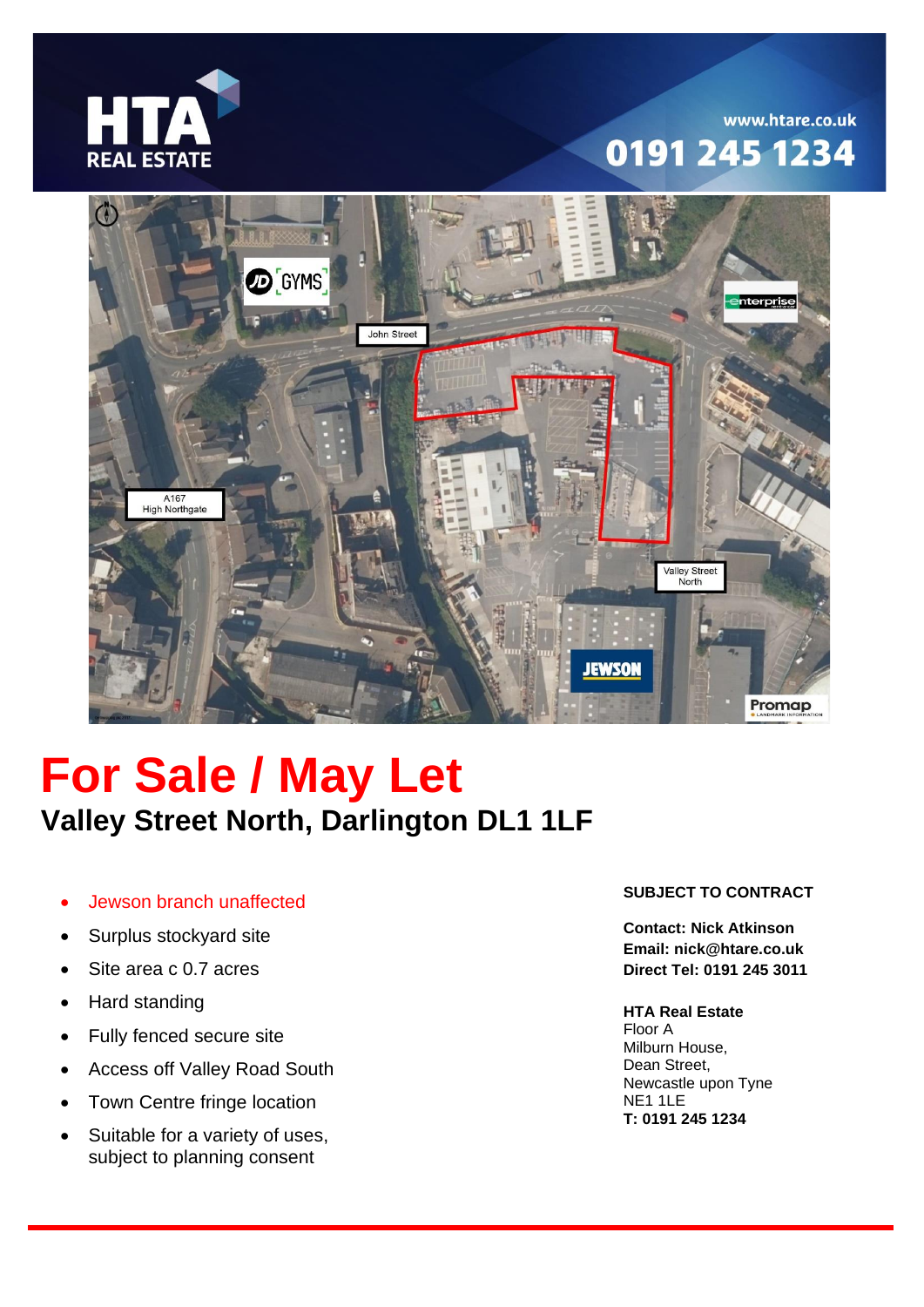

#### **Location**

The property is located on Valley Street North on the northern fringe of Darlington town centre. The site also fronts John Street and with access off the A167 High Northgate. The A1(M) J58 is 3 miles to the west and the A66 is 2.4 miles to the east, which links Darlington to Stockton and Middlesbrough. Darlington's LNER train station is approximately 1 mile south of the site.

# **Description**

A secure fenced site of approximately 0.7 acres. The site is broadly level and separated from the remaining Jewson site by a low retailing wall. The site is surfaced with tarmacadam and concrete.

The electric transformer serving the Jewson depot is adjacent to the site entrance, giving potential for an electrical connection.

#### **Business Rates**

The site is currently assessed as part of the whole Jewson premises, therefore a new assessment will be required for the site.



#### **Services**

The Purchaser/Tenant will be responsible for services connections to the site.

# **Tenure**

The site is offered for sale Freehold or to let by way of a new lease for a term of years to be agreed.

# **Price / Rent**

Price on application Rent - £25,000 pa

# **VAT**

All figures quoted are exclusive of VAT which may apply.

#### **Viewing**

Via sole agents HTA Real Estate

Nick Atkinson - [nick@htare.co.uk](mailto:nick@htare.co.uk) Direct Tel: 0191 245 3011

Russell Taylor - [russell@htare.co.uk](mailto:russell@htare.co.uk) Direct Tel: 0191 245 3012

February 2022

IMPORTANT NOTICE

Particulars: These particulars are not an offer or contract, nor part of one. You should not rely on statements by HTA Real Estate Ltd in the particulars or by word of mouth or in writing ("information") as being factually change without notice. HTA Real Estate Ltd is a limited company registered in England with registered number 8724530. Registered Office: Fernwood House, Fernwood Road, Jesmond, Newcastle upon Tyne NE2 1TJ.